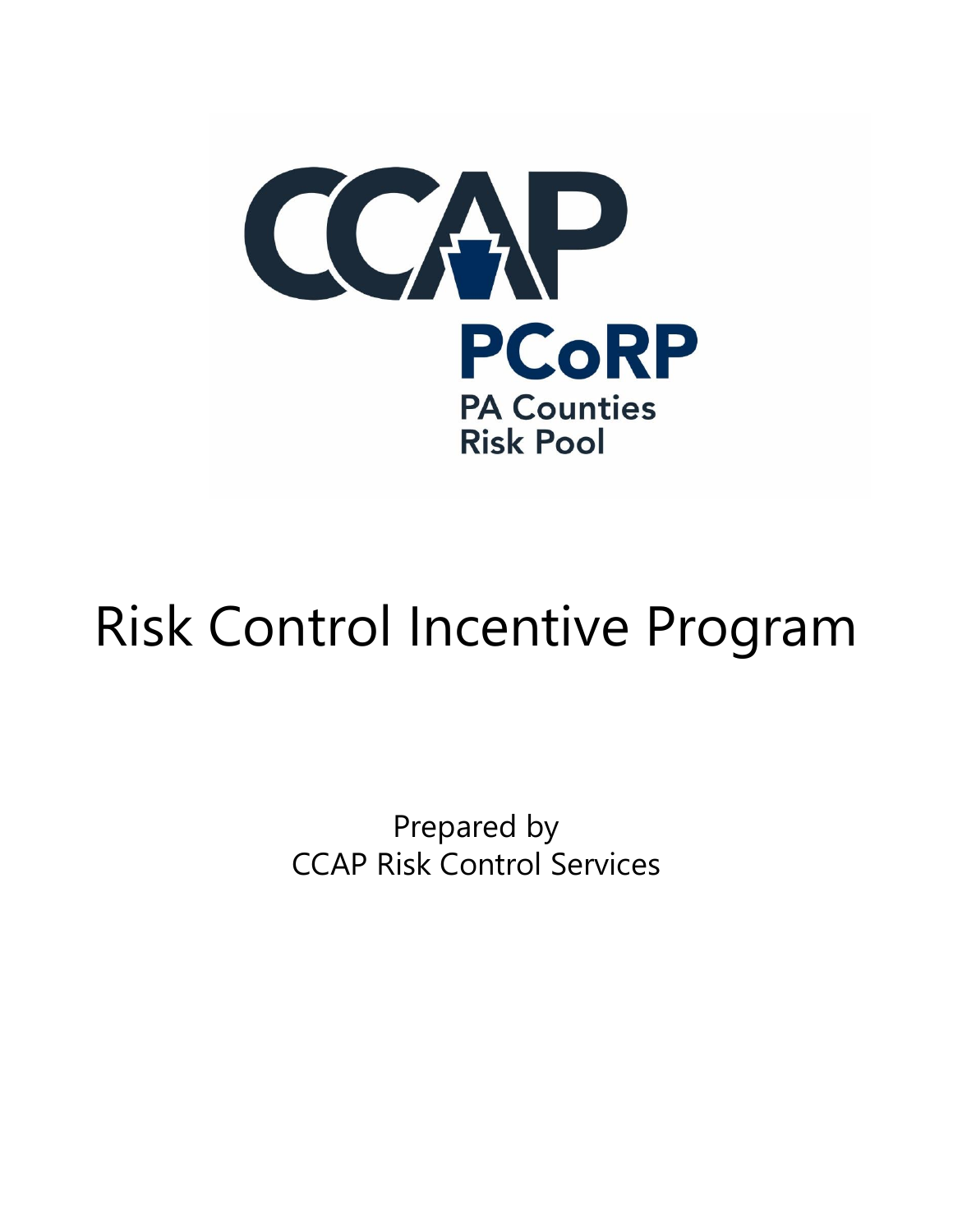# Revised October 2018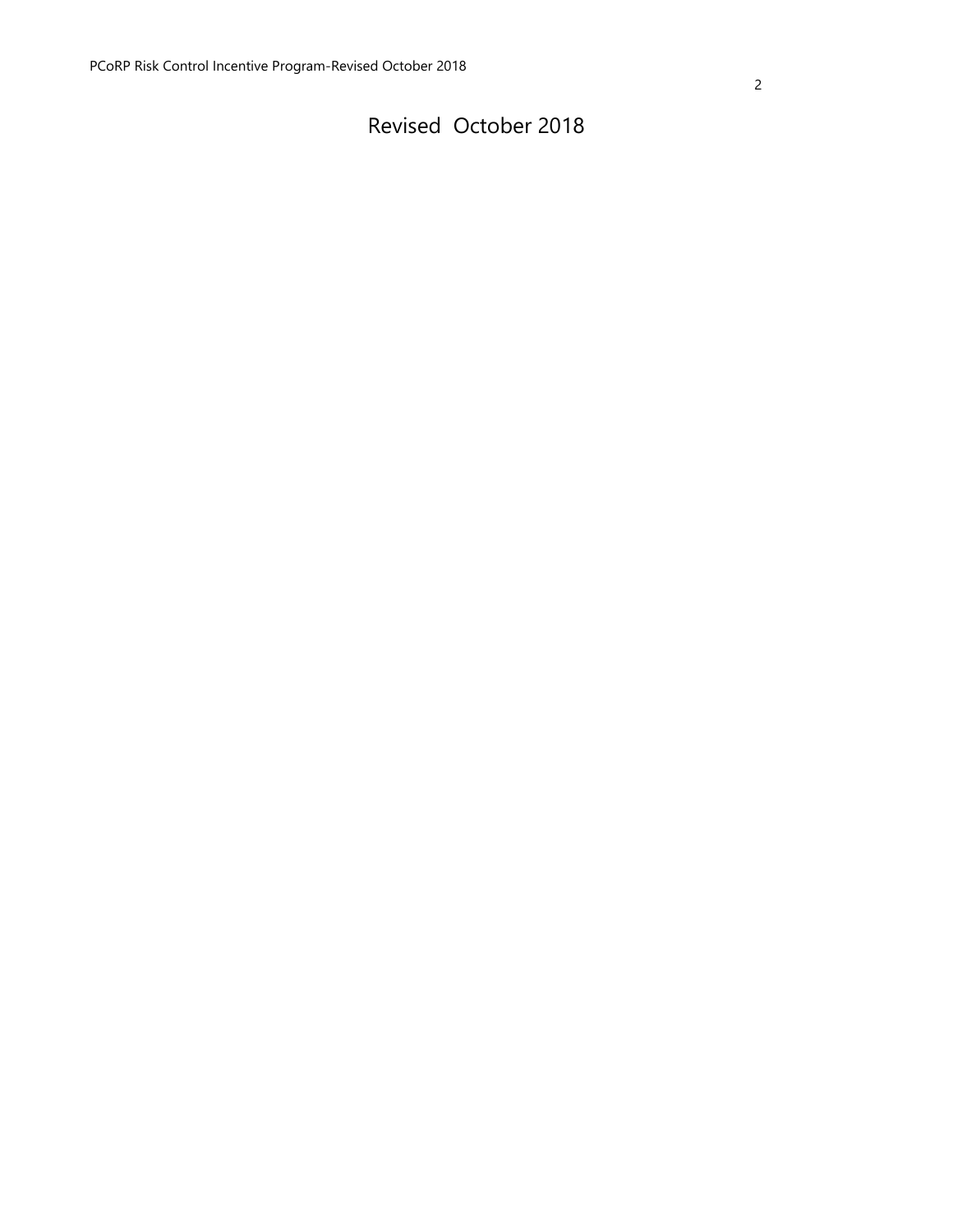

# **PCoRP Risk Control Incentive Program Renewal Report Form**

# **Credit Applied To 2019 - 2020 Policy Year**

**(Completed Renewal Report Form to be submitted with the PCoRP renewal documents.)**

| (Please Print)                                 |                  |
|------------------------------------------------|------------------|
| PCoRP Member (County or County Related Entity) |                  |
| Form Completed By                              | Title            |
| <b>Email Address</b>                           | Telephone Number |

The PCoRP Risk Control Incentive Program provides a maximum of 4% credit applied to the loss fund premium. Full description of each item is provided in the text of the PCoRP Risk Control Incentive Program.

**Credit Available for Each Section -** Description of credit categories may be found on the pages indicated.

- \_\_\_ (1) 0.5% Credit Safety committee (RCIP page 2)
- \_\_\_ (2) 0.5% Credit IT Disaster Recovery Program (RCIP page 3)
- $\Box$  (3) 0.5% Credit Education and training (RCIP page 5)
- $(4)$  0.5% Credit Sexual harassment policy and annual training (RCIP page 6)
- \_\_\_ (5) 0.5% Credit Prison policy review (RCIP page 6)
- \_\_\_ (5A) 0.5% Credit Alternative for PCoRP Members with no jail/prison facility who develop a Special Risk Management or Risk Control Program (RCIP page 6)
- $\sim$  (6) 0.5% Credit Prompt claims reporting (RCIP page 6)
- \_\_\_ (7) 0.5% Credit Vehicle safety program (RCIP page 7)
- $(8)$  0.5% Credit Internal financial controls (RCIP page 8)
	- \_\_\_ Number of items checked (maximum 8) for **CREDIT**.
	- \_**\_\_** Number multiplied by .5% (equals credit applied to 2018 2019 PCoRP loss fund premium. 4% maximum)

## **Risk Manager Credit**

- 5% Credit for full time risk manager on staff. (Job description required. RCIP pg. 8)
- \_\_\_ 2.5% Credit for half time risk manager on staff. (Job description required. RCIP pg. 8)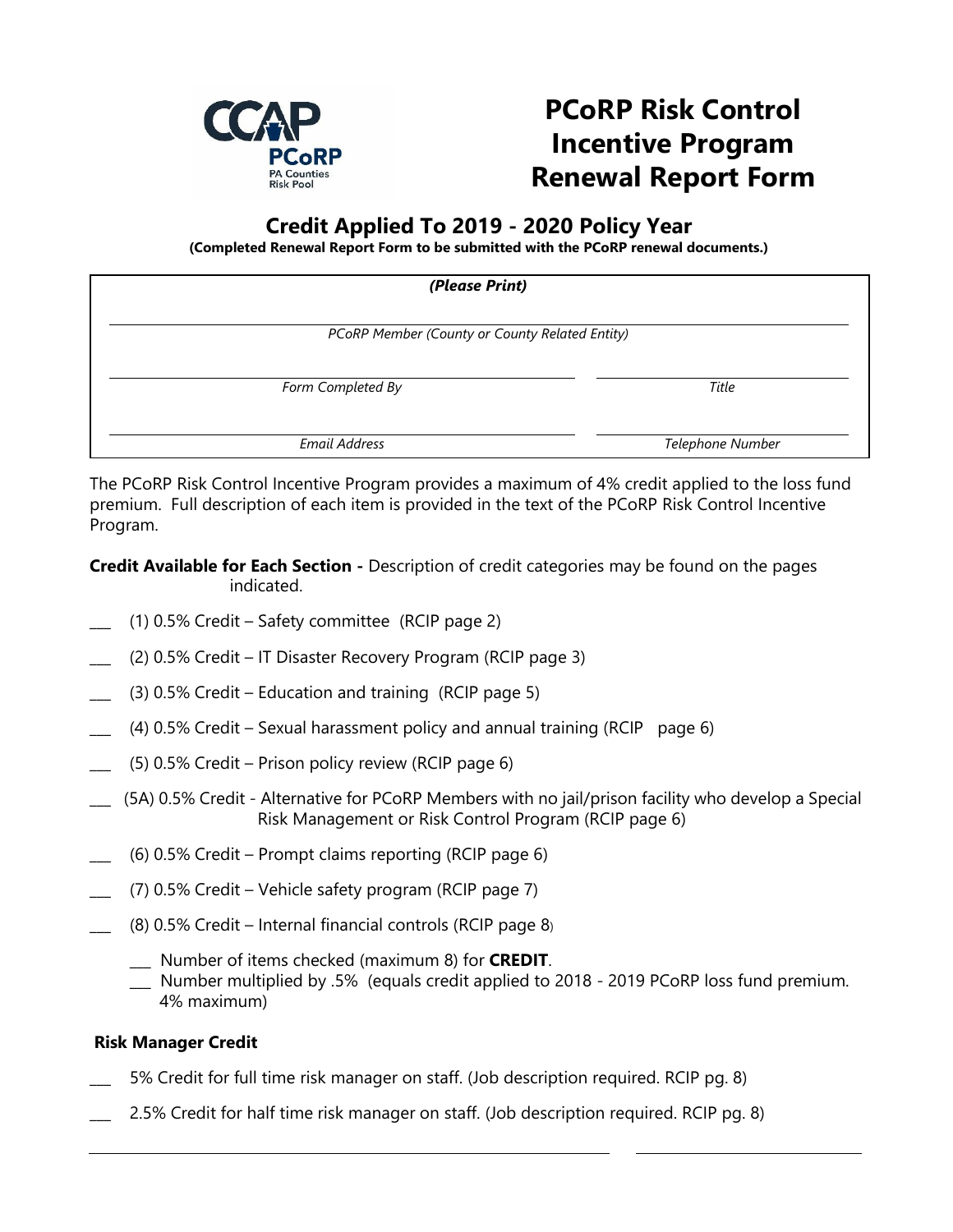# *Signature of Commissioner or authorized person (name & title) Date* Risk Control Incentive Program

PCoRP has provided this program to provide recognition and financial credit for risk control activity. A loss fund premium discount is available for satisfactorily completed or implemented items.

To encourage risk control activity, the PCoRP Board of Directors has over the years provided the means to reduce member contribution based on risk control activity. PCoRP Members may earn a discount from the loss fund contribution based on satisfactory completion of the Risk Control Credit items. (eight possible items for credit of 0.5% each.) This document consolidates all the risk control credit criteria in order that PCoRP Members may be more aware of the requirements of the program.

The PCoRP RCIP renewal report shall be submitted to PCoRP with the renewal application for the next year. The renewal application is submitted in December prior to the renewal at June 1. (The coverage year is June 1 through May 31.) The next report will reflect the activity accomplished for the 12 months prior to submitting the renewal application. The report may be subject to audit and verification of documentation.

The maximum incentive credit of 4% of the loss fund contribution is divided into eight equal parts or 0.5% each. The alternate #4A is provided if the PCoRP member has no jail/prison facility.

## **NOTE: PCoRP staff will have the final decision to determine if one or more of the seven items shall receive credit.**

If you have questions about the Risk Control Incentive Program, please contact your CCAP Risk Control Specialist or Keith Wentz, Risk Management and Underwriting Manager at (800) 895-9039 or [kwentz@pacounties.org.](mailto:kwentz@pacounties.org)

# **CLAIMS & RISK CONTROL COORDINATOR**

The PCoRP Member shall designate specific employees for both the Claims Coordinator, and Risk Control Coordinator positions. The responsibilities of these positions are indicated below. If the PCoRP Member county or county related entity is also a member of PCoRP, the coordinators may be the same individual for both programs, if desired. The individual should not be selected solely because they work with county property, maintenance or personnel issues.

## **Claims Coordinator**

The Claims Coordinator acts as the liaison between the member county or entity and the PCoRP claims representative. This individual reports all claims to PCoRP in addition to notifying PCoRP of suits or other legal action filed against the member county or entity. The Claims Coordinator is responsible for providing or coordinating the supply of all information requested by the PCoRP claims representative. This individual may also be responsible for providing loss runs and loss analysis to the commissioners or administration. The PCoRP member shall report claims, on line, electronically. For information regarding the reporting of claims, please contact Cassie Troup, Claims Manager at 1-800 895-9039, ext. or email [ctroup@pacounties.org.](mailto:ctroup@pacounties.org)

## **Risk Control Coordinator**

The Risk Control (RC) Coordinator should be appointed by the commissioners (council members, county executive, or agency director) and should report directly to this level of administration. The RC Coordinator should be a management level staff member who has an interest in, or knowledge of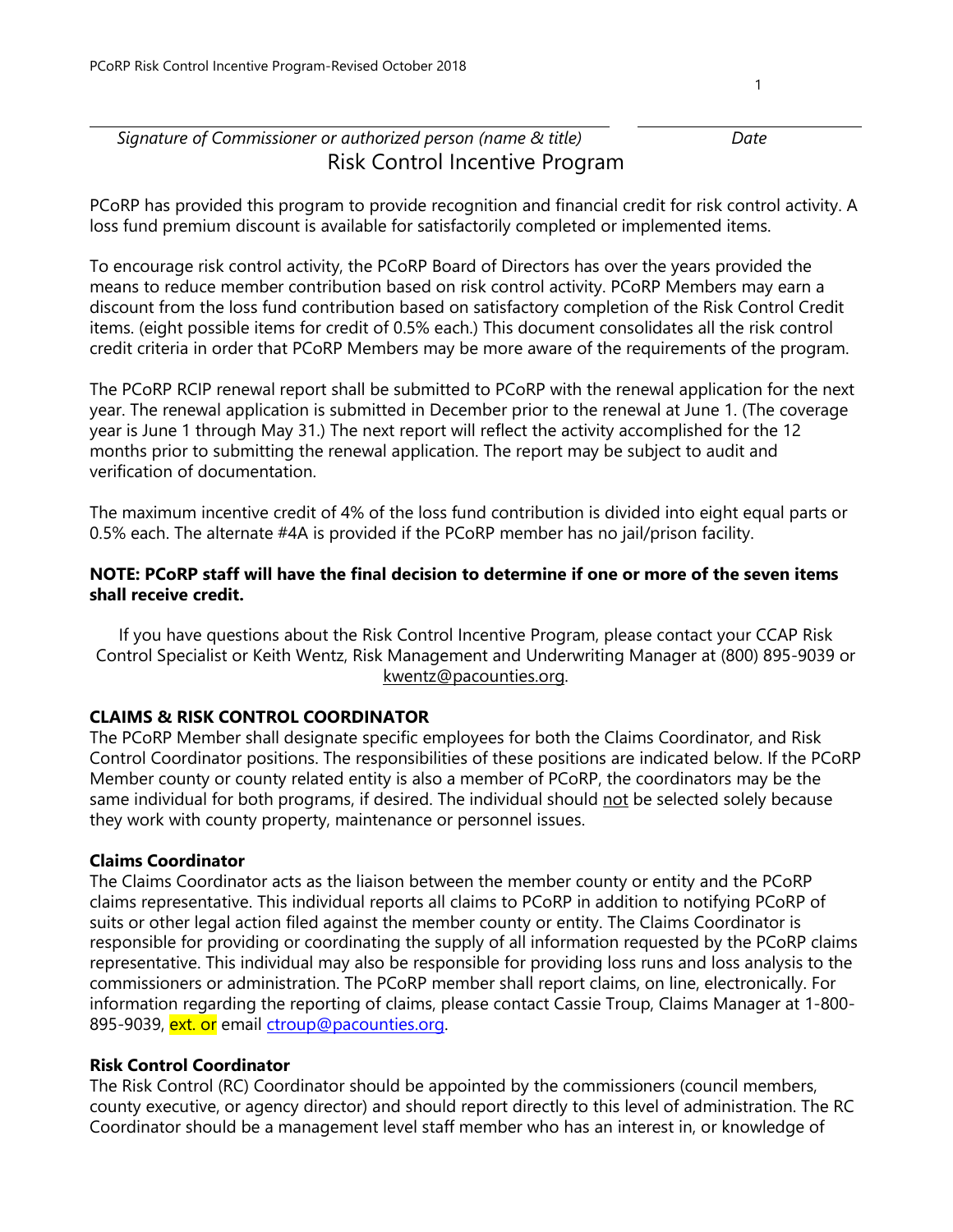insurance or risk control, in addition to having the respect and cooperation of all supervisory staff within the organization.

Each PCoRP member shall designate a RC Coordinator. The RC Coordinator should be involved with the safety committee, the investigation and reporting of incidents, hazard identification, training, etc. The RC Coordinator should have direct access to senior administration of the county or county related entity.

PCoRP members may receive a periodic printout of their claims activity and this report should be reviewed regularly

# **RISK CONTROL INCENTIVE CREDIT**

Claims and risk control coordinators shall be designated to facilitate communication with PCoRP in addition to the responsibilities indicated above. Prompt follow-up on recommendations provided by PCoRP is expected. No incentive credit will be available if claims and risk control coordinators have not been designated and/or recommendations have not received attention.

If the PCoRP Member desires assistance in the development of these programs or procedures, the CCAP Insurance Programs Risk Control Department is available for consultations, guidance and assistance.

# **CREDITS**

# (1) **0.5% Credit – Safety Committee**

The PCoRP Member should have an active, fully functioning, safety committee (also known as risk control committee). The RC Coordinator should be a member of this committee, but does not need to chair the committee. Minutes shall be maintained for all safety committee meetings, and a copy shall be sent to your CCAP risk control specialist. If the PCoRP Member is also a member of PCoRP, the member is encouraged to have one safety committee organization to cover all safety related activity of both programs. Other risk control, security or safety committees of the county or entity may be combined with this committee to minimize duplication. In order to minimize duplication and utilize time efficiently it is suggested that all safety related committees may be combined including the PCoRP safety committee, vehicle safety committee, facility security, and employee safety (workers' compensation) committee.

A safety committee with a minimum of five staff members should be appointed by the commissioners or director of the county related entity. All major departments within the organization should have representation on the committee. The chairperson may be designated by the commissioners, or may be elected from within the committee. The chairperson of the committee may be the designated risk control or claims coordinator, however this is not necessary.

The ultimate responsibility for safety in any organization starts at the top. A safety policy statement for the county or county related entity should be developed and signed by the commissioners or executive director. The formal written safety policy statement demonstrates to all staff the support and commitment of the commissioners or executives of the organization. The safety policy statement should be publicized in order that all county or entity personnel are aware of the policy. The policy should be posted and a copy provided to all staff. The PCoRP program, vehicle safety program and the workers' compensation program may adopt the same safety policy statement. The policy statement should be revised as needed or readopted when there is a change of commissioners, county executive, or executive director.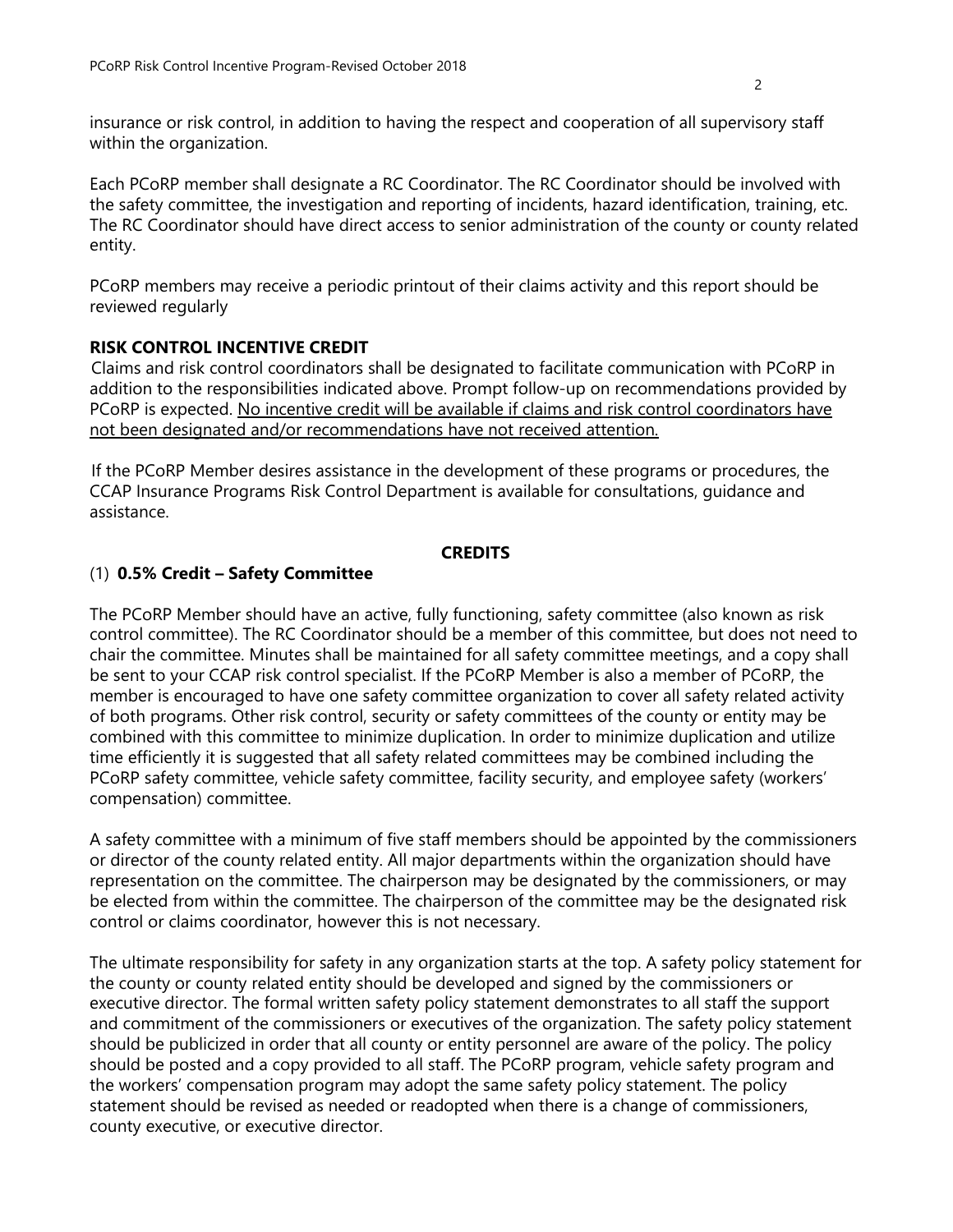The safety committee should meet at least six times per year. (The PCoRP Safety Committee meets at least six times per year to qualify for credit). Formal minutes of the committee meetings should be maintained with copies sent to the commissioner's office, to PCoRP Risk Control Department and other offices as may be desired.

Self inspection (hazard identification) reports of PCoRP member facilities should be completed at least quarterly. The reports should then be reviewed by the safety committee. The inspection reports may be summarized in the minutes of the safety committee meeting or may become an attachment or addendum to the safety committee reports. The inspection reports should be retained by the county or entity and should NOT be sent to PCoRP. **The minutes of the safety committee should be submitted to the PCoRP Risk Control Services, preferably by email.** *Note: The minutes may serve as documentation to enable CCAP Insurance Programs staff to evaluate the incentive credit to be applied as a discount to the loss fund of the following year.*

Each member of the Safety Committee shall receive annual training regarding the Committee's function and purpose, accident investigations, and self inspections. These trainings may be conducted on-line, or by a qualified person, including CCAP staff. Attendance a the CCAP Safety Committee Workshop is encouraged.

In order to qualify for this credit, a copy of the safety policy statement may be requested in addition to a copy of all safety committee minutes for the year. These documents may be reviewed by the CCAP risk control and underwriting staff to determine eligibility for this credit. Minutes of the safety committee meetings should be emailed to the CCAP risk control specialist or the Risk Management and Underwriting Manager.

Please see the safety committee section above for guidelines and description of safety committee.

If the PCoRP Member desires assistance in the development of these programs or procedures, the CCAP Insurance Programs Risk Control Department is available for consultations, guidance and assistance.

## **(2) 0.5% Credit – IT Disaster Recovery and Security Incident Plans**

#### **IT Disaster Recovery and Security Incident Plans**

Counties generate and acquire large amounts of data and are responsible to ensure that this everchanging data is protected. At any time, data could be lost, corrupted, compromised or stolen. This could be through hardware failure, human error, hacking and malware, among other things. Such loss or corruption of data could result in significant business disruption.

At the same time, County vulnerabilities are increasing as more and more business is conducted online. To mitigate the vulnerabilities and lower risk, every organization is compelled to make appropriate incident response and disaster recovery plans and use advanced technology to keep its network secure and stable. In this day and age of cybercrime, policies and procedures are essential tools for County IT departments to prepare for the unexpected.

#### **In any organization that prepares itself for Cyber Events or Disaster Recovery, the three main points to consider are Prevention, Anticipation, and Mitigation.**

• Prevention is the act of avoiding those disasters in the first place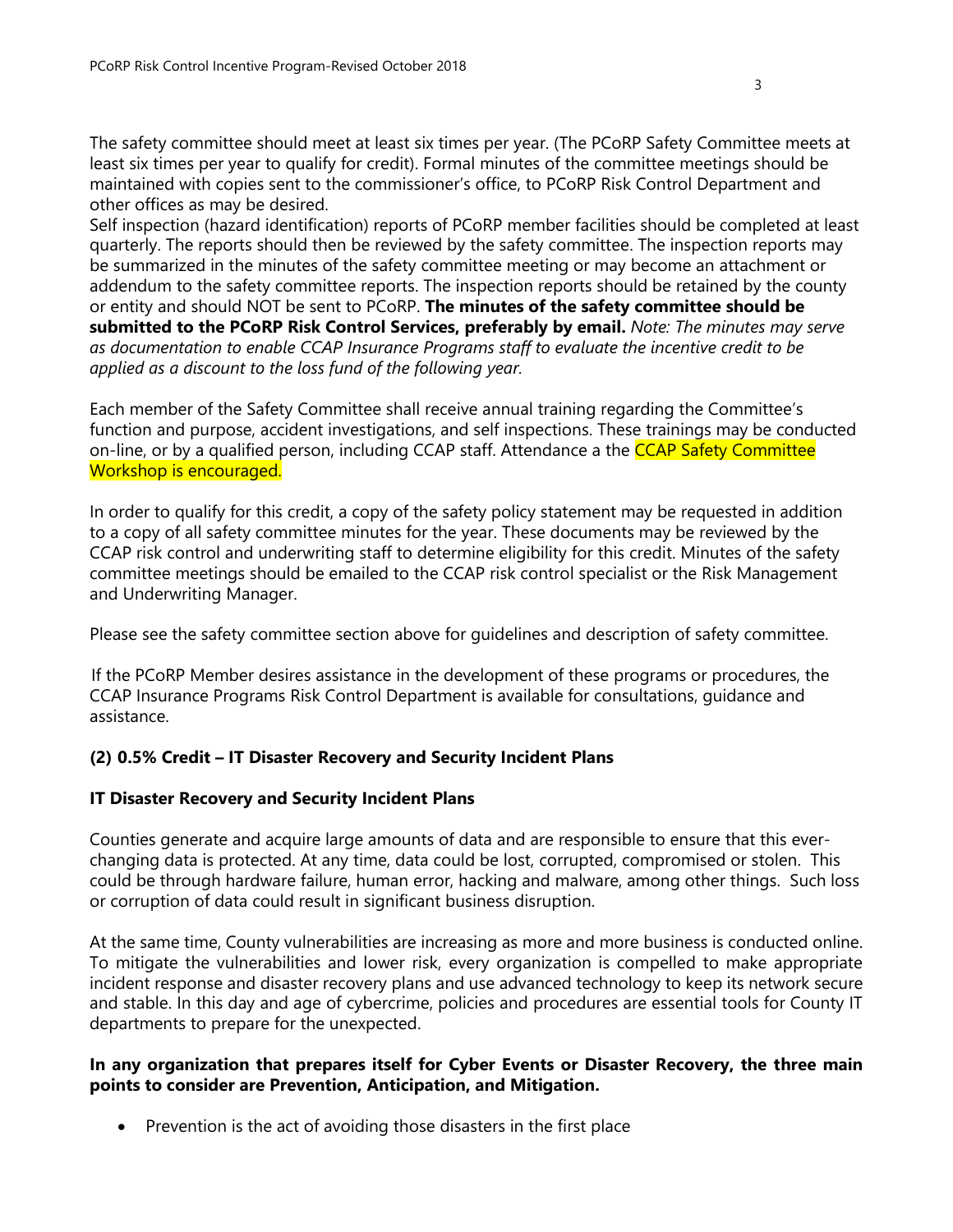• Mitigation is to effectively manage disasters, and thereby minimize the negative impact

# Disaster Recovery Plan

An IT Disaster Recovery Plan (DRP) is a comprehensive documentation of well-planned actions that are to be adopted before, during, and after a catastrophic event. In order to ensure business continuity and availability of critical resources during disasters, the disaster response should be documented and also tested in advance.

Ideally the DRP is part of a county's Continuity of Operations Plan (COOP). This will ensure that computer systems are available to help expedite the process when the actual disaster or emergency strikes. The key to IT or network disaster recovery is preparedness. The DRP is the foundation of COOP and include the following primary objectives:

- Ensuring the highest level of security possible
- Plan for continuity of the data center and related equipment
- Establish procedures for ensuring connectivity to service providers (fiber, cable, wireless, etc.)
- Support the priorities for recovery of business functions and related software applications
- Minimizing disruption of county operations
- Minimizing delays in meeting resident's needs
- Securing confidential information
- Assuring reliable backup systems

Data backup and recovery should be an integral part of both the COOP and the IT DRP. Developing a data backup strategy begins with identifying what data to backup, selecting and implementing hardware and software backup procedures, scheduling and conducting backups and periodically validating that data has been accurately backed up.

The industry standard approach should be utilized for data backups. Whether it is the "3-2-1", or the "GFS" (Grandfather, Father, Son) approach, full and incremental backups are essential. IT Departments should create 3 backups on 2 different mediums, including 1 offsite date storage solution that include monthly, weekly and daily backup procedures.

# Incident Response Plan

In terms of Cyber incidents, counties should create and Incident Response Plan. According to the SANS Institute<sup>1</sup>, there are six key phases of an incident response plan:

- 1. Preparation: Preparing users and IT staff to handle potential incidents should they should arise
- 2. Identification: Determining whether an event is indeed a security incident
- 3. Containment: Limiting the damage of the incident and isolating affected systems to prevent further damage
- 4. Eradication: Finding the root cause of the incident, removing affected systems from the production environment
- 5. Recovery: Permitting affected systems back into the production environment, ensuring no threat remains
- 6. Lessons learned: Completing incident documentation, performing analysis to ultimately learn from incident and potentially improve future response efforts

An incident response plan can benefit an enterprise by outlining how to minimize the duration of and damage from a security incident, identifying participating stakeholders,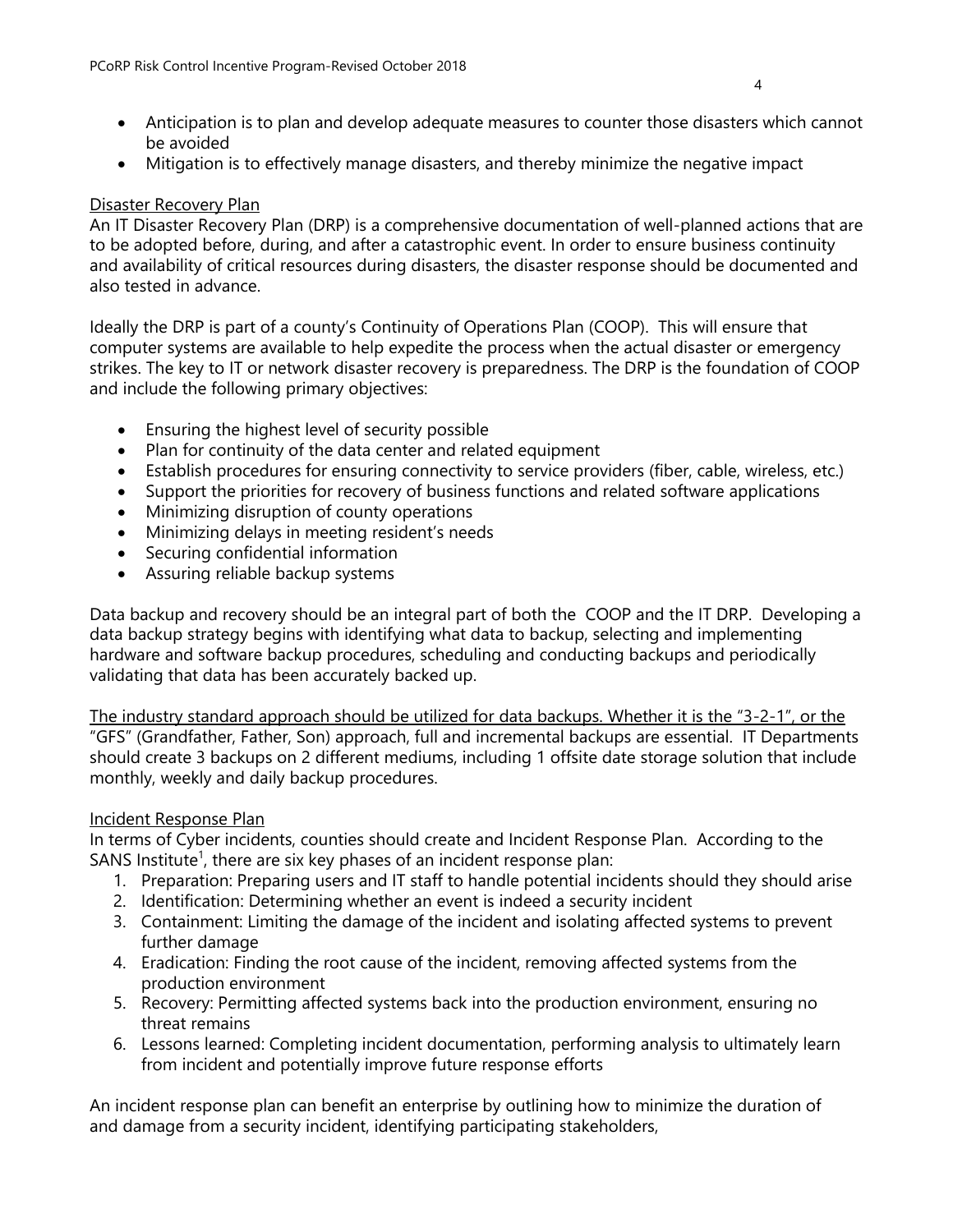streamlining [forensic](http://whatis.techtarget.com/definition/forensic) analysis, hastening [recovery](http://searchstorage.techtarget.com/definition/recovery) time, reducing negative publicity and ultimately increasing the confidence of corporate executives, owners and shareholders. The plan should identify and describe the roles/responsibilities of the incident response team members who are responsible for testing the plan and putting it into action. The plan should also specify the tools, technologies and physical resources that must be in place to recover breached information.

Further, the plan should include an Incident Response Team that will execute the incident response plan and provide guidance to stakeholders on appropriate actions during the cyber incident. Whether large or small, post review of all incidents should occur so as to provide feedback and improvements to the Incident Response Plan.

Sample guidelines for both an IT Disaster Recovery Plan and a Security Incident Policy and related templates may be requested from the CCAP Technology Services through their CCAP CORE IT program.

<sup>1</sup> The **SANS Institute** (officially the **Escal Institute of Advanced Technologies**) is a private [U.S.](https://en.wikipedia.org/wiki/United_States) for-profit company<sup>[\[2\]](https://en.wikipedia.org/wiki/SANS_Institute#cite_note-2)</sup> that specializes in [information security](https://en.wikipedia.org/wiki/Information_security) and [cybersecurity](https://en.wikipedia.org/wiki/Cybersecurity) training.

## **(3) 0.5% Credit -- Education and Training**

Each PCoRP member shall have policies and procedures in place to provide education and training to new employees and for employees who transfer into a new position within the organization. New staff shall receive appropriate education and training on organizational policies and procedures in addition to the specific job related policies and procedures. PCoRP sponsors numerous opportunities for education and training that are appropriate for county staff.

The CCAP Insurance Program conducts approximately 40 educational workshops annually, located in Harrisburg, State College, Scranton, Cranberry, Lewisburg and other locations throughout the state. PCoRP is a sponsor of many of these workshops. Information about the workshops is published twice per year in a booklet titled *Glimpse.* Trainings include PCoRP Risk Control Workshops, PCoRP sponsored KEYS (Keep Educating Your Staff), Prison Risk Management Workshop, Maintenance Workshops, and the Personnel Workshop.

In addition, The National Safety Council, *Defensive Driving Course* (taught by NSC certified instructors) is presented by CCAP Insurance Programs several times during the year at various locations throughout PA.

Information about the workshops and registration instructions are also available on the CCAP website at *[www.pacounties.org.](http://www.pacounties.org/)* Most of the CCAP Insurance Programs' sponsored educational workshops are free to PCoRP members.

In order to claim the 0.5% premium discount for education and training it is necessary for the PCoRP member to participate in at least four (4) PCoRP sponsored education or training events annually. Each PCoRP sponsored event provides one credit for at least one staff member attending the educational workshop. The attendee should convey the information back to their employer. (A number of employees may attend the workshops, however only one credit is provided for each separate workshop). Participation in a minimum of four PCoRP sponsored events annually is required to claim the credit.

Alternatives for two of the four required educational events: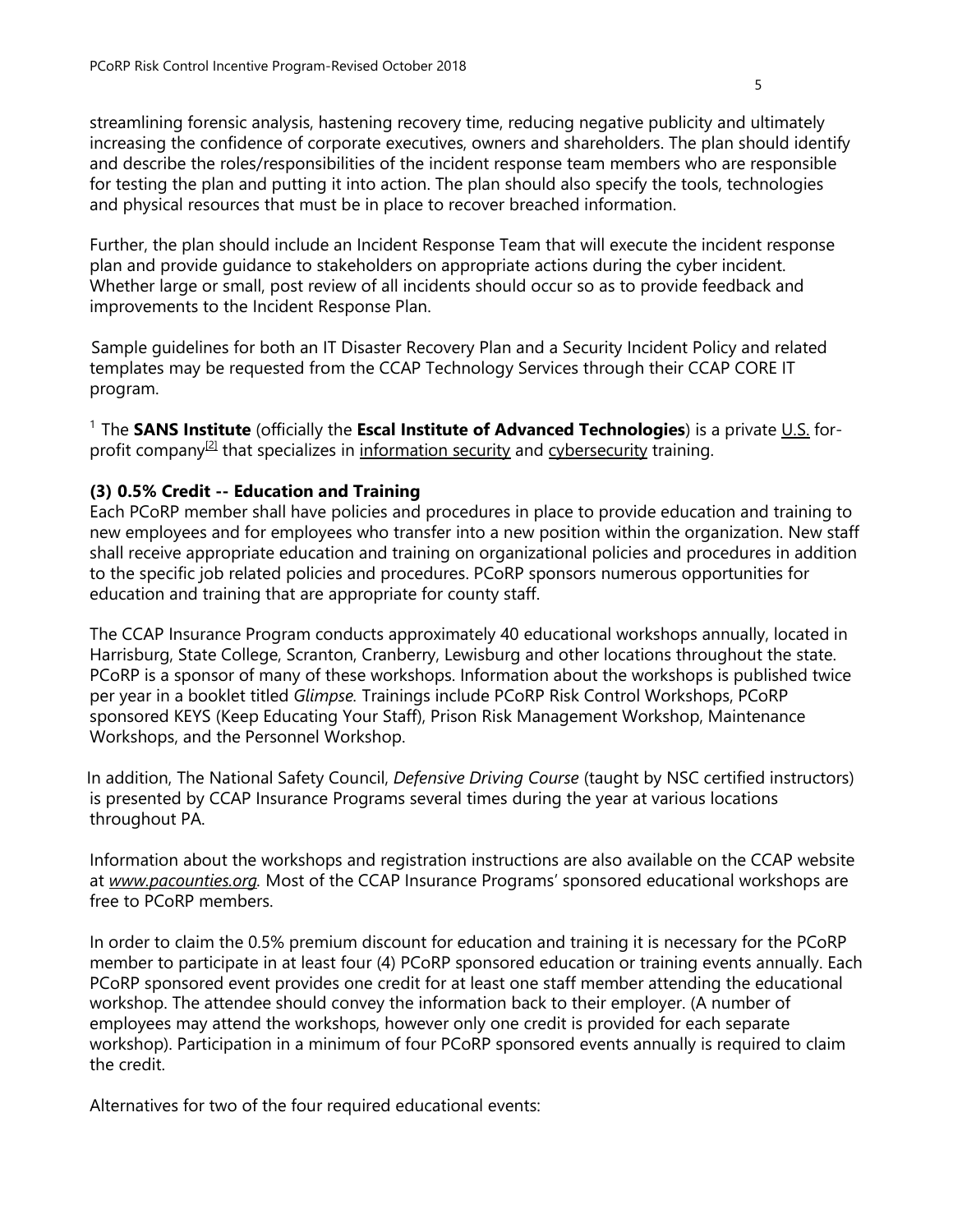- Credit for one of the four educational events may be claimed by participation in the online safety training sponsored by CCAP Insurance Programs. An online class must be completed in order to qualify for the credit. For information about the online safety training sponsored by CCAP Insurance Programs, please contact your risk control specialist.
- Additional alternative for two of the four required educational events is attendance at:
	- Local Court Security Committee Workshop sponsored by the Administrative Office of PA Courts (AOPC),
	- **EXPLEMS 15 SCHRPP workshops sponsored by the Society of Human Resources Professionals of PA,** and/or
	- Other safety or risk control educational opportunities may be may be accepted with proper documentation and prior approval.
	- **•** Credit for one of the four educational events may be claimed by hosting a formal CCAP Risk Control training session for county staff.

Therefore, a minimum of two PCoRP sponsored educational events would be acceptable for credit plus two credits claimed for other educational opportunities as indicated above.

# (4) **Sexual Harassment Policy**

The PCoRP Member shall have sexual harassment policies and procedures. Training regarding the sexual harassment policies and procedures should be conducted annually and during orientation of new personnel. All staff should receive training including management, supervisors and operational staff. The sexual harassment policies and procedures should be reviewed by legal counsel at least every two years to insure they meet the current federal standards. Legal review should be indicated on the document with the name and date of the reviewer. The PCoRP Sexual Harassment Sample Policy may be the basis of the county or entity policy, or equivalent as approved by legal counsel.

State and federal statutes apply:

Title VII of the Civil Rights Act of 1964 prohibits employment discrimination on the basis of race, color, sex, age or national origin. Sexual harassment is included among the prohibitions.

Sexual harassment, according to the Federal Equal Employment Opportunity Commission (EEOC), consists of unwelcome sexual advances, request for sexual favors or other verbal or physical acts of a sexual or sex based nature.

# **(5) 0.5% Credit – Prison Policy Review**

Annual review of prison policies and procedures should be conducted by the Board providing direction to the prison, the prison solicitor or the top administration of the prison. Review should determine if the policies and procedures meet PA DOC guidelines as well as other state and federal guidelines. The suicide prevention, intake evaluation and classification, strip search policies and use of force policies shall be reviewed as well as all other prison policies. Documentation shall indicate when the policies are reviewed and by whom. Changes in the prison facility may require changes in the policies and procedures. Add PREPARE report??

ACA Accreditation: In lieu of the annual review of prison policies, credit may be claimed for American Correctional Association (ACA) Accreditation. Please submit a copy of the Accreditation Certificate with the PCoRP Risk Control Incentive Program Report.

# **(5A) 0.5% Credit – Alternative**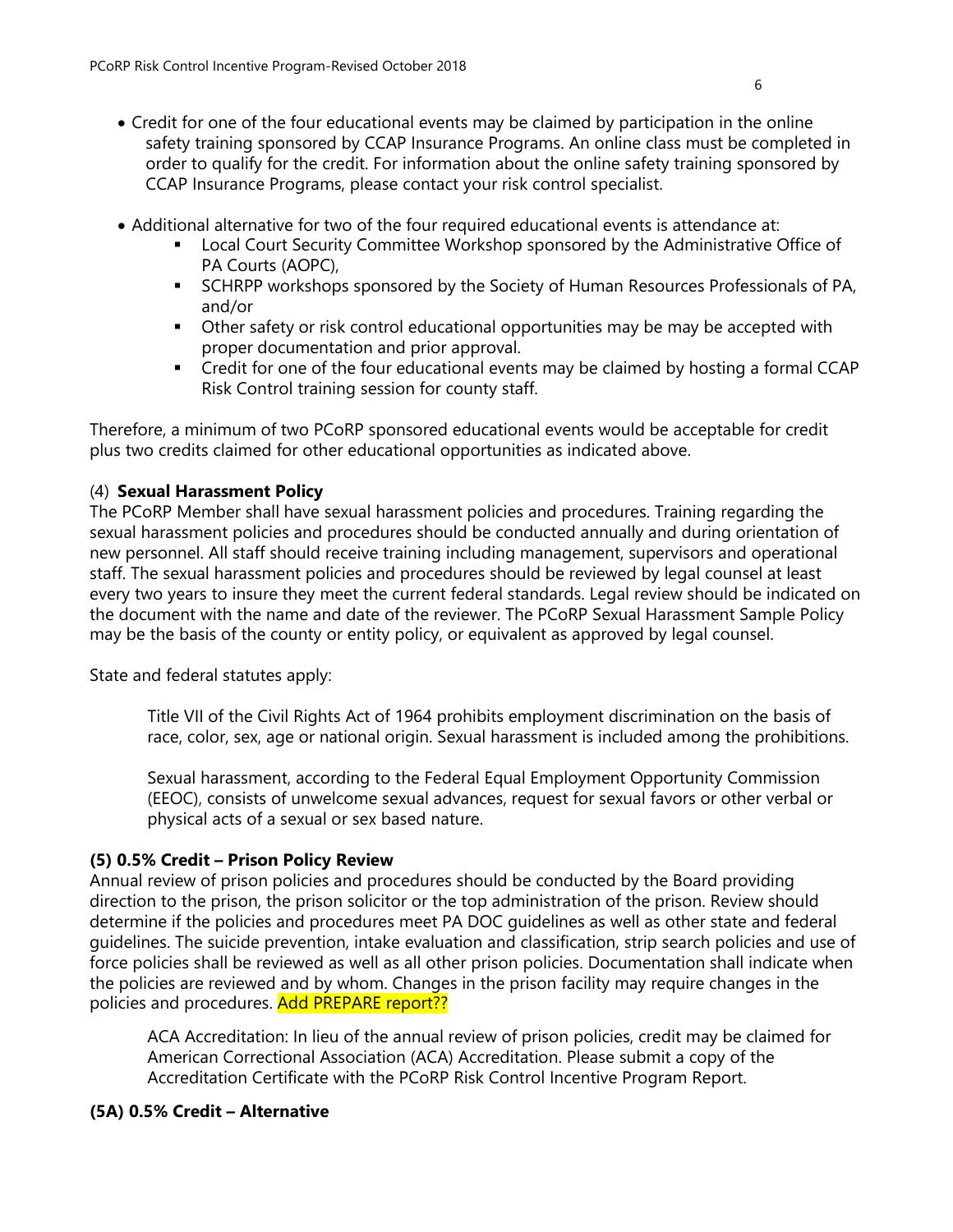7

If the PCoRP Member has no jail or prison facility, there is an opportunity to receive the alternate credit. The Member may develop and implement a special Risk Management or Risk Control Program to control specific hazards or exposures that are not otherwise addressed in the regular safety program activity. The alternate program shall be submitted to PCoRP for approval. PCoRP approval will enable the 0.5% alternate credit. (The request for approval shall be submitted with the PCoRP RCIP Renewal report*,* or submitted prior to the report for evaluation).

# **(6) 0.5% Credit – Prompt Claims Reporting**

PCoRP claims staff shall be notified of reportable incidents within the following time schedule.

- Within 24 hours of any death,
- Within two business days for all automobile loss claims,
- Within five business days for all other losses

This reporting standard shall be met for 90% of all PCoRP claims to receive credit. Note: Lawsuits served upon the county are not considered within the *Prompt Claims Reporting* calculation.

All claims and report of potential loss incidents shall be submitted online using the systems for online reporting provided by the CCAP Insurance Programs.

# **(7) 0.5% Credit – Vehicle Safety Program**

The PCoRP Board recommends that the following *Vehicle Driver Policy* be accepted by the county or integrated into the county's vehicle driver policy. The PCoRP Board recognizes that some sections of the policy may conflict with existing collective bargaining agreements. If a member county cannot implement the policy, it is requested that a written statement indicating the reasoning and a copy of the county's vehicle policy be submitted to the PCoRP underwriting staff.

- 1. All drivers must be at least eighteen years of age.
- 2. All drivers must have a current, valid Pennsylvania driver's license that covers the type of vehicle operated. A copy of the license shall be placed in the driver's personnel file. A motor vehicle report (MVR, a report from the state driver licensing agency) should be obtained on all newly hired drivers and on county staff whose transfer in position requires driving.
- 3. Drivers with a conviction of DUI/DWI or reckless operation shall not be permitted to operate a county vehicle.
- 4. Drivers with two or more convictions as reported on the MVR shall be placed on driving restriction. Convictions include moving violations, DWI, or non-preventable (at fault) automobile accidents. An individual placed on driving restriction shall be required to complete a remedial driving or defensive driving course. Proof of course completion shall be submitted to the PCoRP underwriting staff along with a request from the county for reinstatement of normal driving privileges. The PCoRP Board, Underwriting Committee or staff may review the request and recommend that the county employee driving privileges be reinstated or to be placed in a non-driving status for a specified period of time.
- 5. Drivers with four or more convictions, as stated on the MVR, within a twenty-four month period should be prohibited from operating county vehicles. This includes DWI, or DUI, moving violations and non-preventable accidents.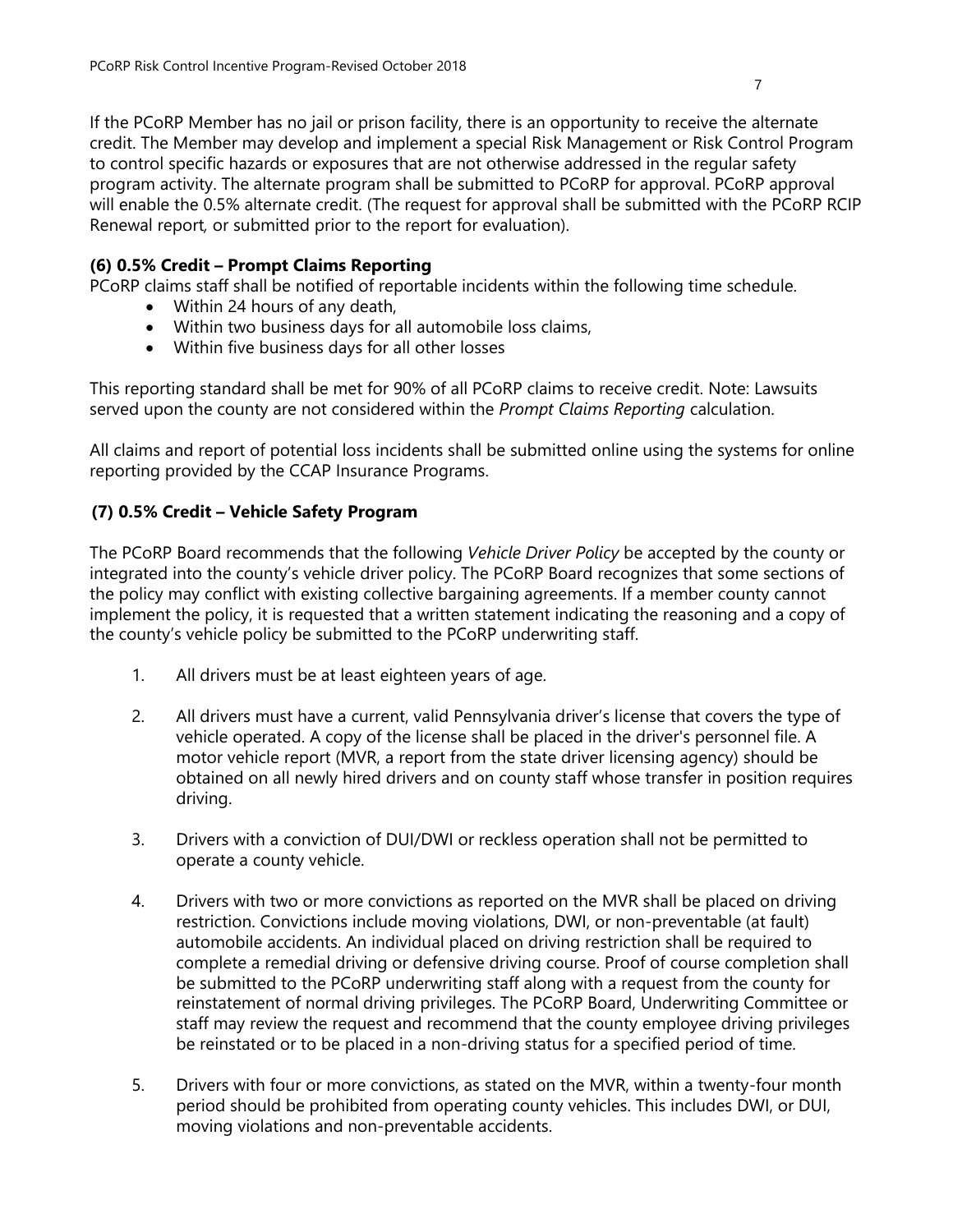- 6. Drivers who use their own vehicles on county business must comply with #1 and #2 above plus have valid state vehicle registration in addition to #7 below.
- 7. Drivers who use their own vehicles on county business should be required to offer proof of insurance on an annual basis. It is recommended that all drivers carry the following minimum limits of liability of \$100,000/300,000/50,000 or combined single limit of \$300,000. These limits are suggested for the protection of the employee while on county business. All employees shall immediately report to the county any change in their driving record or cancellation of their auto insurance, within five days of the incident, conviction, or cancellation
- 8. A copy of the driver's valid PA Driver's License shall be maintained on file in the human resources or personnel department. All drivers who use their private owned vehicle shall also provide a copy of the valid PA vehicle registration and proof of insurance to be maintained on file.

In order to claim credit for the vehicle safety program, two items are necessary as follows:

- Written policy outlining the driver history program
- Written policy or summary of the vehicle safety program

A copy of the written policy may be requested to substantiate the fulfillment of these programs.

Driver history (aka Motor Vehicle Report or MVR) should be obtained on all staff that drives county owned vehicles and/or private owned vehicles as part of their employment. Many who drive their private owned vehicle are meeting with and transporting clients. This expands the liability exposures beyond county owned vehicles. For purposes of this program the driver history report will be known as an MVR.

Request a MVR from PennDOT for all employees who may be required to drive as part of their employment responsibilities. When first starting the program, it is suggested that all new hire employees have an MVR as part of the background investigation for employment. Employees who change position and are required to drive as part of the new responsibilities should have an MVR check. All other employees who regularly drive for business should have an MVR obtained within the first year of starting the MVR program. A new MVR should be obtained for any driver who has had a collision, a crash, or a motor vehicle citation. The county or employer should develop a policy that specifies when to obtain a MVR and all staff should be required to comply.

A policy should be developed outlining how a MVR should be interpreted and what constitutes discipline, suspension or termination of their driving privileges. All drivers should have a valid driver's license; therefore the suspension or revoking of a driver's license will prohibit an employee from driving on county business. The policy should specify the criterion that would prohibit an employee from driving a county vehicle or driving on business.

In addition to the MVR, the safety program should include education and training for drivers, a vehicle maintenance program, an accident/incident review program and other components of a viable vehicle safety program.

The guidelines for a vehicle safety program and ordering driver MVR's from PennDOT may be requested from the Risk Control staff.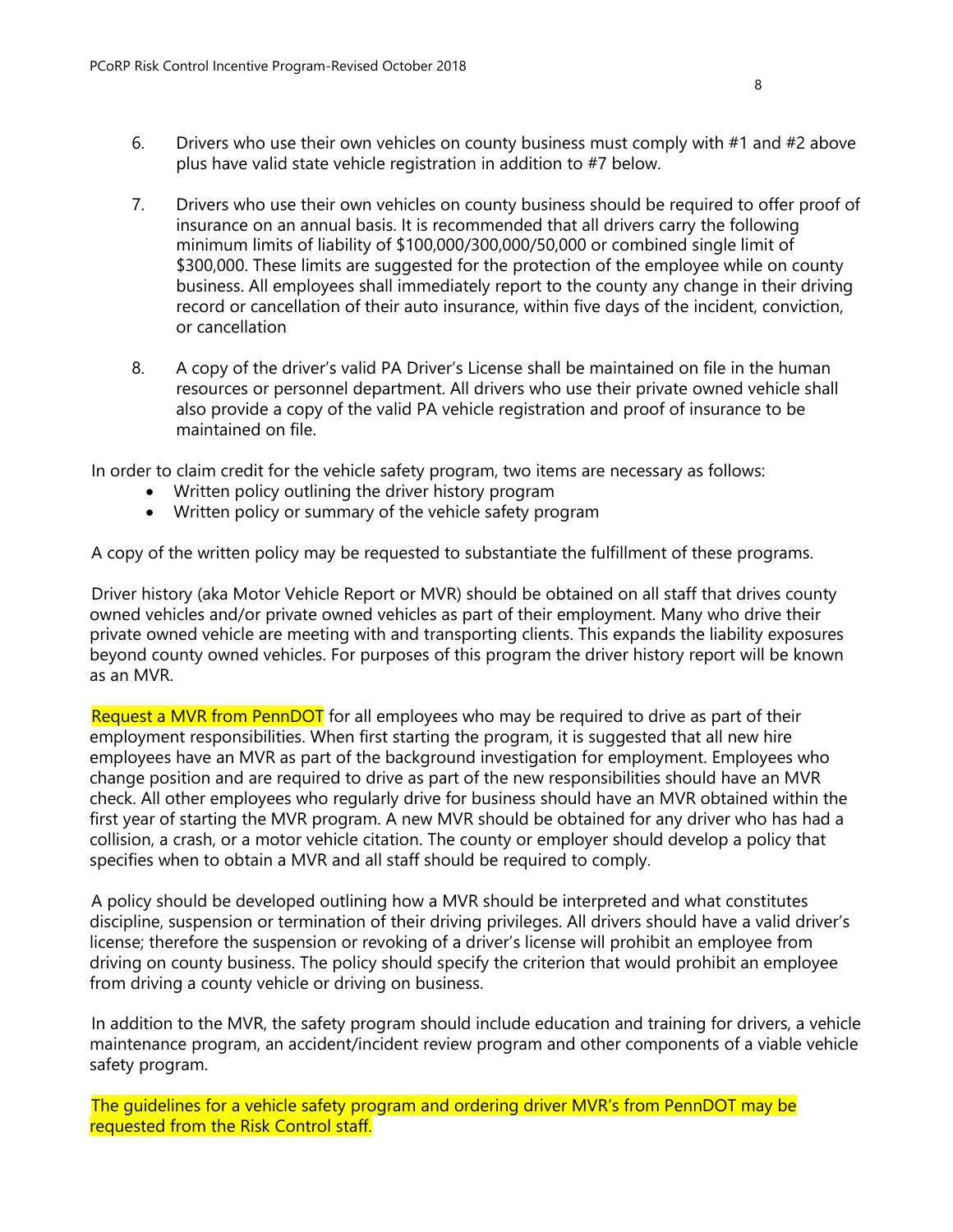#### **(8) 0.5% Credit – Internal Financial Controls**

Develop and implement policies and procedures to control money handling and control the potential of embezzlement. Control procedures should apply to all internal money handling, as well as internal audits and external audits. Notice of any money losses or potential embezzlement should be reported to PCoRP claims as soon as it is identified. Evidence of the activity may be documented by the presence of written policies and/or procedures to control embezzlement. The policies and procedures or a summary may be requested to substantiate the program incentive.

## **RISK MANAGER CREDIT**

The board of directors of PCoRP approved the risk manager credit in April 2009 and updated the credit in January 2012 and March 2016. To encourage the counties to have a full time dedicated risk manager on staff, an additional credit has been established. Frequently the risk management administration is accomplished by the chief clerk or other county staff among many other duties. The board of directors and staff of PCoRP consider having a full time dedicated risk manager to be a very valuable professional staff position within the county that they have offered a premium discount. In order to claim the risk management credit, a copy of the risk manager's formal job description shall be sent to PCoRP staff for approval of the discount. 5% of the loss fund will be credited if there is a full time risk manager on staff with sole responsibility and dedicated to the position of risk manager. As an alternative, 2.5% credit will be provided from the loss fund for a risk manager on staff having 50% or more of their time and responsibility dedicated to risk management. The 50% time consideration shall be stipulated on the job description or accompanying documentation to qualify for the discount. A copy of the risk manager job description shall be approved by PCoRP to authorize the discount.

A member naming a risk manager during the policy year will not receive a full credit for either a full time or part time risk manager, but will receive a prorated return of premium from the date of approval of the Risk Manager's position.

# **RISK CONTROL INCENTIVE CREDIT REPORTING**

#### **Credit Computation**

Each of the items, number #1 through #8, may receive a credit of 0.5% for a maximum PCoRP credit of 4%, to be deducted from the loss fund contribution of the following policy year. The report of the credit claimed shall be submitted with the underwriting information provided for renewal. The credit is computed for activity accomplished within the 12 months prior to the submission of the report.

The PCoRP Risk Control Incentive Program Report is subject to audit. If the program guidelines are not implemented completely, the claimed credit may be rejected. Such changes may affect the discount from the loss fund contribution. The unauthorized credit will be billed to the PCoRP Member or may be applied to loss fund contribution in following years.

## **MEMBER NONCOMPLIANCE**

Failure of a member to implement any of the following items may result in sanctions to be imposed on the member by the PCoRP Board.

- 1. Failure by a member county to correct risk control recommendation deficiencies that could reduce potential for loss.
- 2. Failure by a member county to implement risk reduction and control measures.
- 3. Failure of a member county to adopt and implement an effective incident reporting system.
- 4. Failure by a member county to report all incidents which could result in a claim.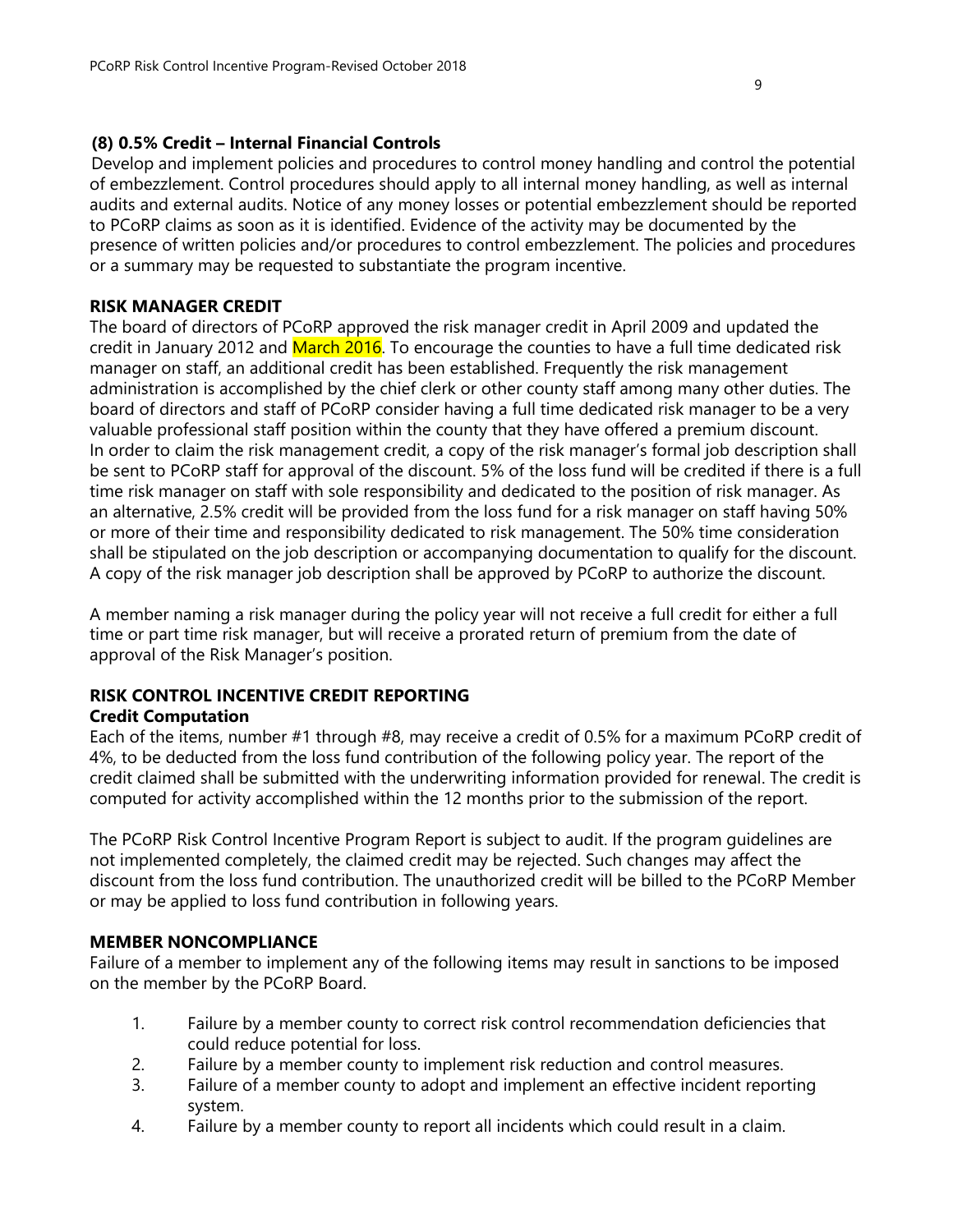6. Failure of a member county to implement a self-inspection hazard identification and reduction program.

The PCoRP staff (CCAP Insurance Programs Staff) may provide notice of member noncompliance to the PCoRP Underwriting Committee and/or the PCoRP Board. The PCoRP Board will evaluate the facts and circumstances relative to the member noncompliance and impose appropriate sanctions on the member as necessary.

## **PCoRP Risk Control Incentive Program Notice**

PCoRP may visit and perform a survey of your premises, equipment, or operations solely for the purpose of supporting the function of risk underwriting. Recommendations are not intended as substitutes for advice from safety experts or legal counsel which you may retain for your own purposes. Further, compliance with recommendations in no way guarantees the fulfillment of your obligations as may be required by any local, state or federal laws and regulations.